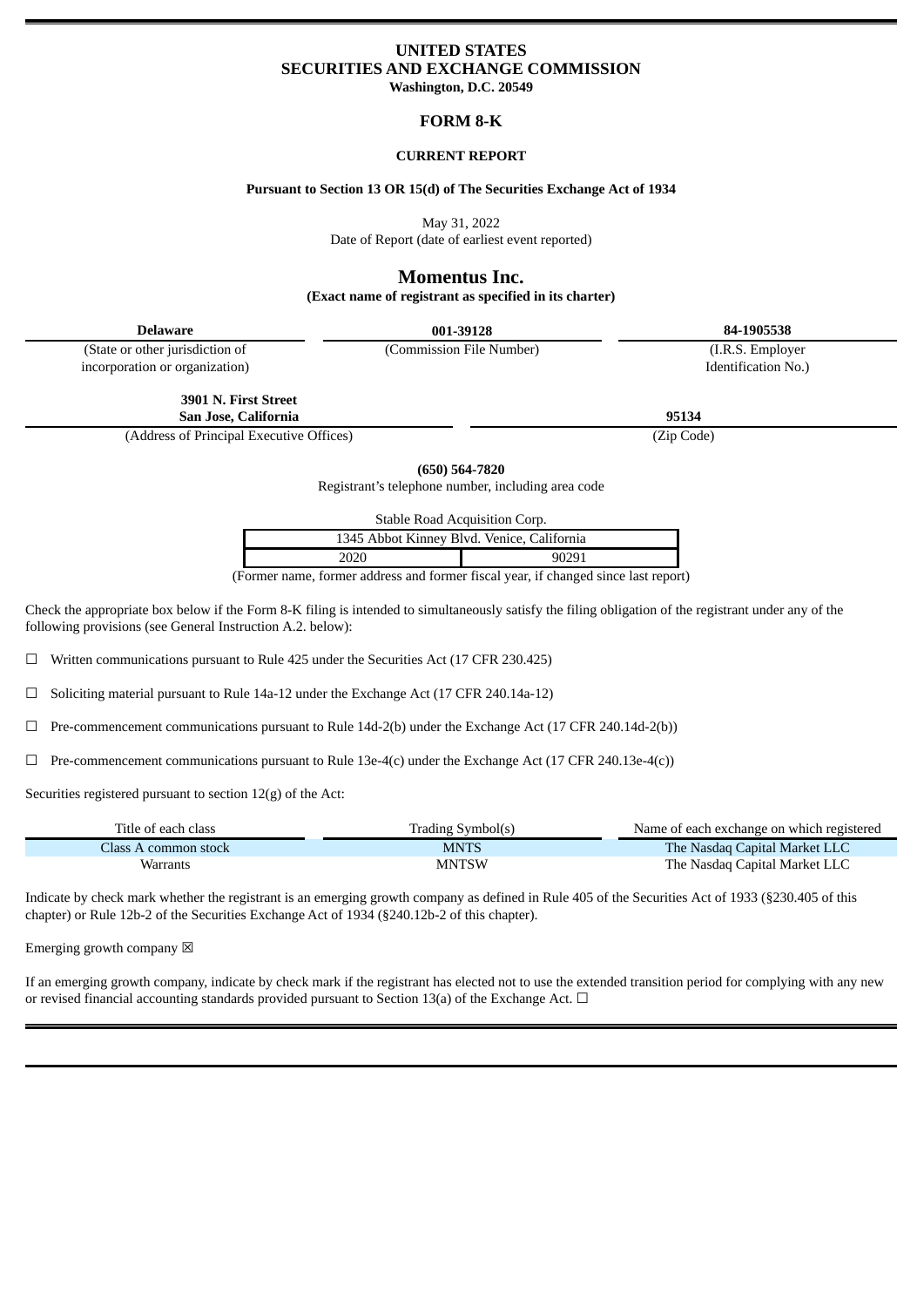### **Item 5.07. Submission of Matters to a Vote of Security Holders.**

On May 31, 2022, Momentus, Inc. (the "Company") held its 2022 Annual Meeting of Stockholders. A quorum was present at the meeting. The final results of voting for each matter submitted to a vote of stockholders at the Annual Meeting are set forth below.

### Proposal 1 Election of Three Directors

Voting Results for the election of directors were as follows:

|                          |            |           | <b>Broker</b>    |
|--------------------------|------------|-----------|------------------|
| <b>Momentus Nominees</b> | For        | Withheld  | <b>Non-Votes</b> |
| Brian Kabot              | 23,296,620 | 1.970.978 | 16,882,532       |
| Mitchel B. Kugler        | 25.054.874 | 212,724   | 16,882,532       |
| Kimberly A. Reed         | 25,062,323 | 205,275   | 16,882,532       |

Accordingly, all three of the Company's nominees were elected to serve as directors of the Company until the 2025 Meeting of Stockholders and until their respective successors are appointed, elected and qualified.

> Proposal 2 Ratification of Appointment of Auditors

Ratification of the appointment of Armanino LLP as the Company's independent registered public accounting firm for the 2022 fiscal year was approved by the following vote:

| For |                      |        |
|-----|----------------------|--------|
|     | 0.00<br>$n = n$<br>. | 98.581 |
|     |                      |        |

#### 1